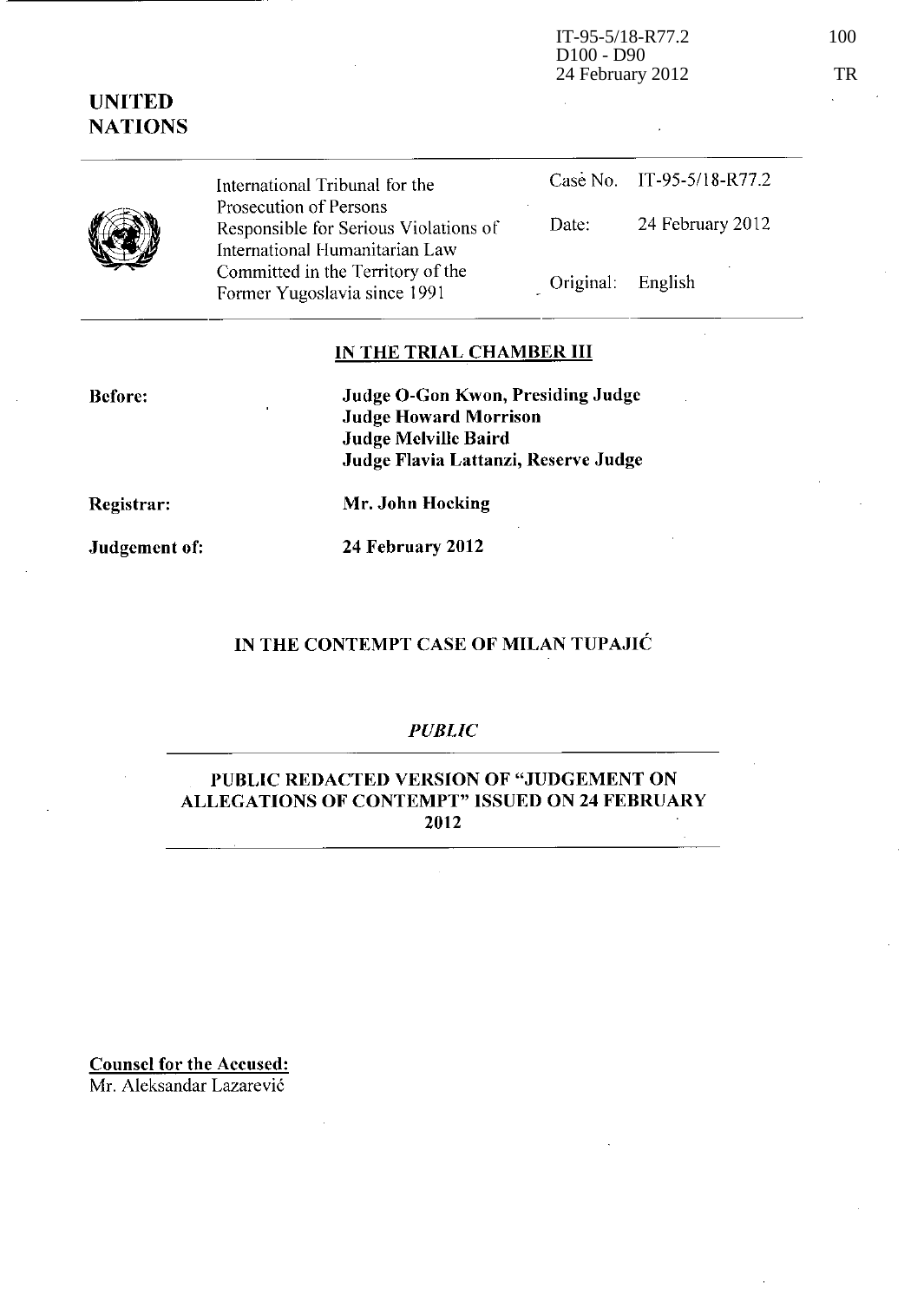$\bar{z}$ 

 $\hat{\boldsymbol{\lambda}}$ 

ï

# **CONTENTS**

 $\overline{\phantom{a}}$ 

 $\ddot{\phantom{a}}$ 

| 1. Did the Accused fail to comply with the Chamber's orders to appear for testimony?5     |  |
|-------------------------------------------------------------------------------------------|--|
| 2. Does the Accused have a just excuse for failing to comply with the Chamber's orders to |  |
|                                                                                           |  |
|                                                                                           |  |
|                                                                                           |  |
|                                                                                           |  |
|                                                                                           |  |
|                                                                                           |  |
|                                                                                           |  |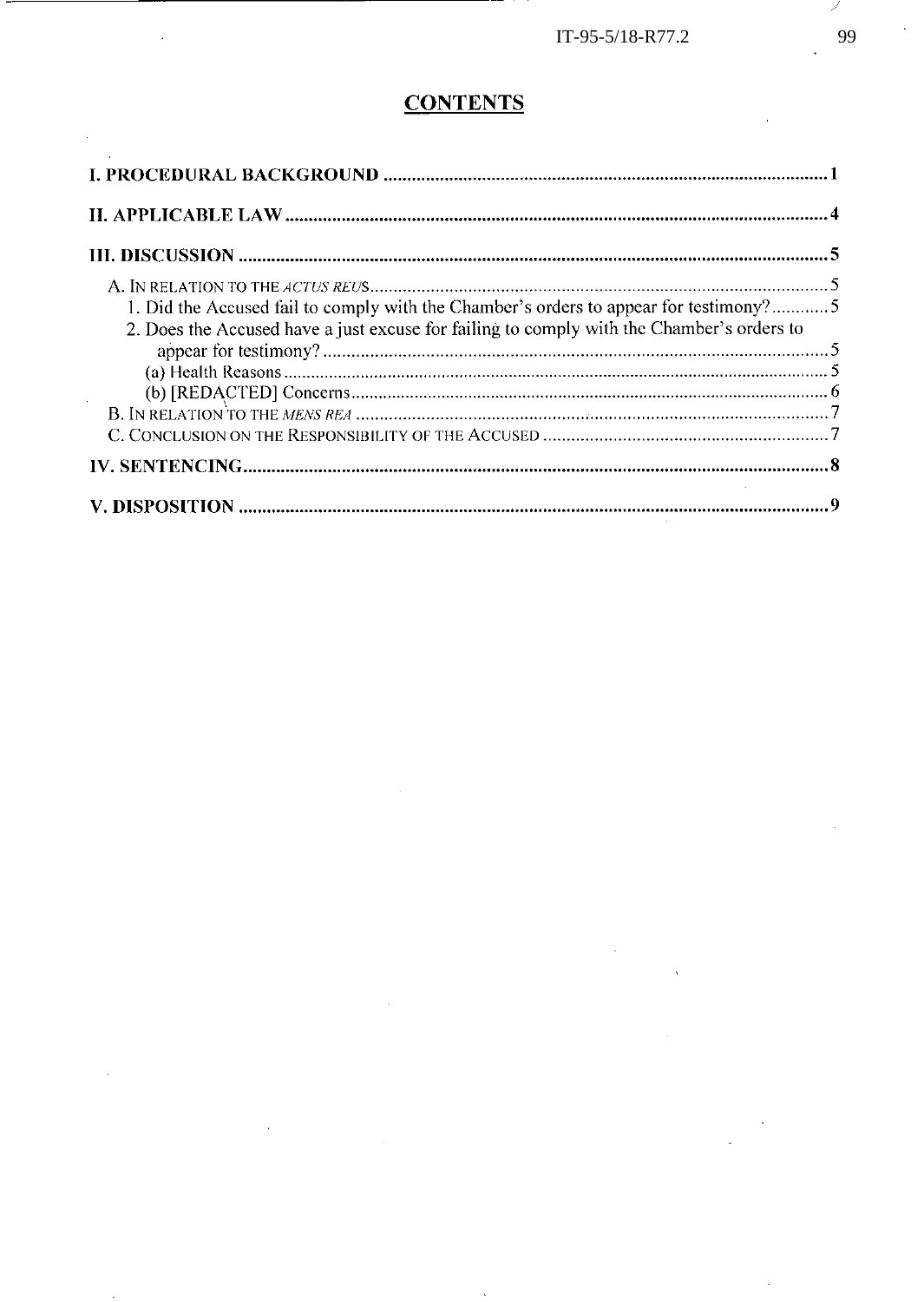## **I.** PROCEDURAL BACKGROUND

I. On 23 September 2011, the Chamber issued the "Decision on Prosecution's Motion to Subpoena Milan Tupajic" ("Decision"), granting the request of the Office of the Prosecutor ("Prosecution") to issue a subpoena ordering Milan Tupajic ("Accused") to appear and testify before the Chamber in the case of *Prosecutor* v. *Karadiic,* Case No. IT-95-5/l8-T *("Karadiic*  case") commencing on 3 October 2011. On the same day, the Chamber issued a confidential subpoena ("First Subpoena")<sup>1</sup> ordering the Accused to testify before the Trial Chamber in the *Karadžić* case or to show good cause why the subpoena could not be complied with.<sup>2</sup> The First Subpoena stated that "[w]ilful failure to comply with the terms of this subpoena constitutes contempt of the Tribunal, pursuant to Rule 77 of the Rules, which is punishable by a term of imprisonment not exceeding seven years, a fine not exceeding  $100,000$  euros, or both".<sup>3</sup> On the same day, the Chamber requested the government of Bosnia and Herzegovina ("BiH") to serve the First Subpoena on the Accused, to take all necessary measures to ensure that he appears to testify before the Chamber as indicated in the First Subpoena, and to provide a written report on the execution of the First Subpoena.<sup>4</sup>

2. On 10 October 2011, BiH submitted the memorandum of service of the First Subpoena and accompanying documentation, which included correspondence from the Accused and some medical documentation ("First Memorandum of Service"). These were all translated into English and filed contidentially on 26 October 2011. The First Memorandum of Service indicated that the Accused had read the First Subpoena and was unwilling to appear before the Chamber.<sup>5</sup> In the accompanying correspondence, the Accused stated that although he had testified in the past at the Tribunal in the case of *Prosecutor v. Krajišnik* ("*Krajišnik* case"), he was unwilling to come to testify in the *Karadžić* case primarily due to his current medical problems but that there were also secondary reasons.<sup>6</sup> The Accused submitted lengthy medical documentation in support of his claim that he was unfit to travel and testify.<sup>7</sup>

3. On 27 October 2011, the Prosecution filed confidentially the "Prosecution Motion for Order in Lieu of an Indictment and for Warrant of Arrest" ("Motion") requesting the Chamber to issue an

<sup>I</sup>*Karadiic* case, Subpoena Ad Testificandum, confidential, 23 September 2011.

<sup>&</sup>lt;sup>2</sup> Karadžić case, First Subpoena, p. 2.

<sup>&</sup>lt;sup>3</sup> *Karadžić* case, First Subpoena, p. 3.

<sup>&</sup>lt;sup>4</sup> Karadžić case, Order to the Government of Bosnia and Herzegovina Concerning Subpoena Ad Testificandum, confidential, 23 September 2011.

*Karadiii:* **case, First Memorandum of Service, pp. 3-4.** 

*Karadžić* case, First Memorandum of Service, pp. 4-7.

<sup>7</sup>*Karadiii:* **case, First Memorandum** of Service, **Annex, pp.** 1~13.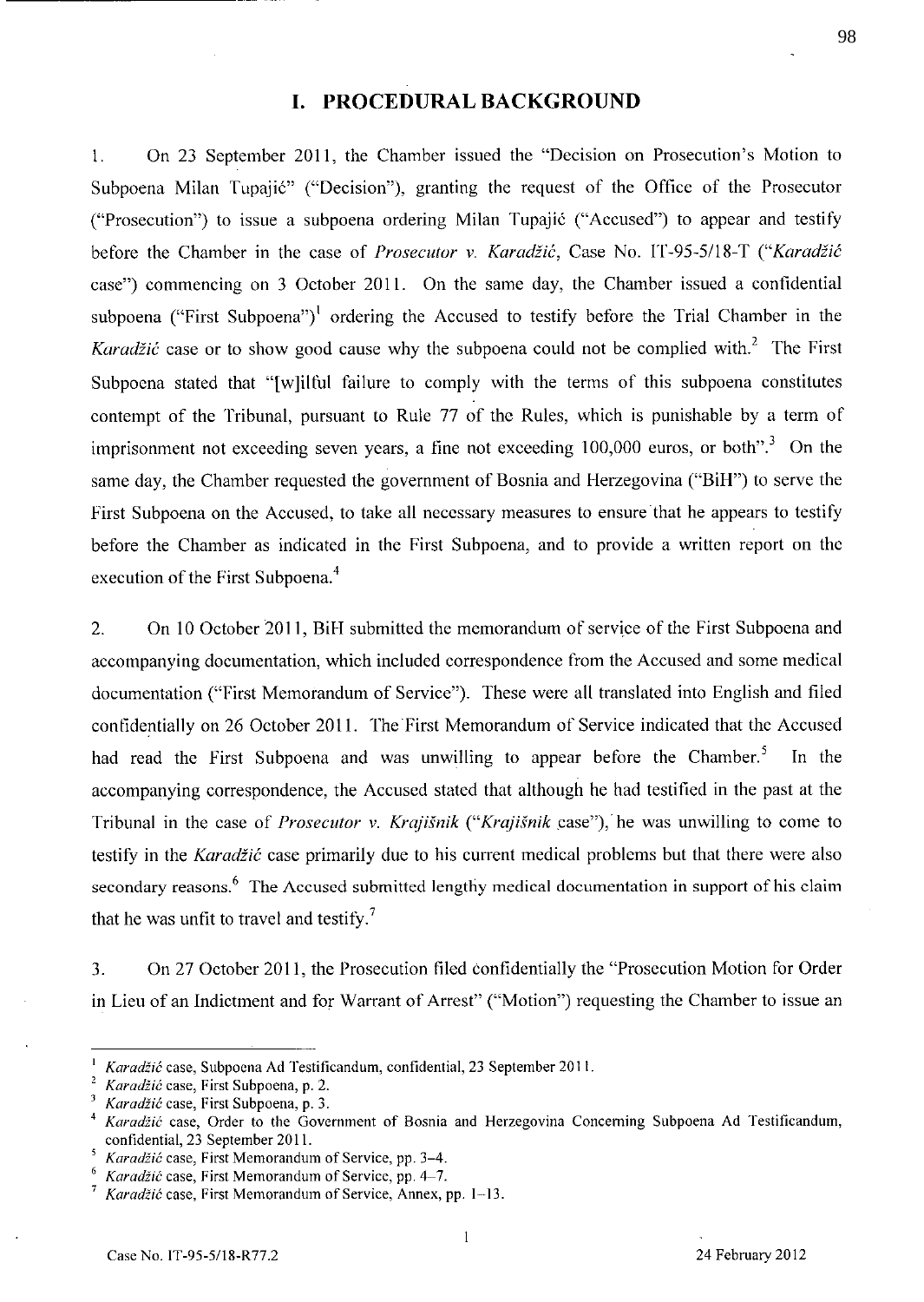order in lieu of indictment charging the Accused with contempt of the Tribunal pursuant to Rule 77(A) and (G) of the Tribunal's Rules of Procedure and Evidence ("Rules") and an accompanying warrant of arrcst and order for surrender directing the authorities of BiH to search for, arrest, detain, and surrender the Accused to the Tribunal.<sup>8</sup> On the same day, Radovan Karadžić's legal advisor informed the Chamber that he would not be filing a response to the Motion.<sup>9</sup>

4. On 3 November 2011, the Chamber issued confidentially a second subpoena once again ordering the Accused to appear and testify in the *Karadžić* case ("Second Subpoena").<sup>10</sup> The Chamber noted that the reasons provided by the Accused for his refusal to comply with the First Subpoena did not constitute a just excuse and therefore reiterated its order requiring to him to appear and testify in the *Karadiic* case on 28 November 2011 or to show good cause why he could not so comply.<sup>11</sup> On the same day, the Chamber issued an order to BiH to serve the Second Subpoena on the Accused, to take all necessary measures to ensure that he appears to testify before the Chamber as indicated in the Second Subpoena, and to provide a written report on the execution of the Second Subpoena.<sup>12</sup>

5. On 8 November 2011, BiH submitted the memorandum of service of the Second Subpoena ("Second Memorandum of Service"). This was translated into English and filed contidentially on 11 November 2011. The Second Memorandum of Service indicated that the Accused continued to refuse to comply with the Second Subpoena and stated that his reasons were given to the Chamber previously.<sup>13</sup> The Accused gave no additional information for his unwillingness to comply with the Second Subpoena.

6. On 30 November 2011, the Chamber issued an Order in Lieu of Indictment in which it ordered that the Accused be prosecuted for contempt of the Tribunal, punishable under Rule 77(A) and  $(G)$  of the Rules for

having been informed on 5 October 2011 and 8 November 2011, respectively, of the contents of the two subpoenas dated 23 September 2011 and 3 November 2011, and of his obligation to appear before the Chamber or to show good cause why he could not comply with the two subpoenas and therefore knowingly and wilfully interfering with the administration of justice

<sup>&</sup>lt;sup>8</sup> Karadžić case, Motion, para. 5.

<sup>&</sup>lt;sup>9</sup> Karadžić case, Hearing, T. 20453 (27 October 2011) (private session).

<sup>&</sup>lt;sup>10</sup> Karadžić case, Second Subpoena Ad Testificandum, confidential, 3 November 2011.

<sup>&</sup>lt;sup>11</sup> Karadžić case, Second Subpoena, pp. 2-3.

<sup>&</sup>lt;sup>12</sup> Karadžić case, Order to the Government of Bosnia and Herzegovina Concerning Second Subpoena Ad Testificandum, confidential, 3 November 2011.

<sup>&</sup>lt;sup>13</sup> Karadžić case, Second Memorandum of Service, pp. 2-3.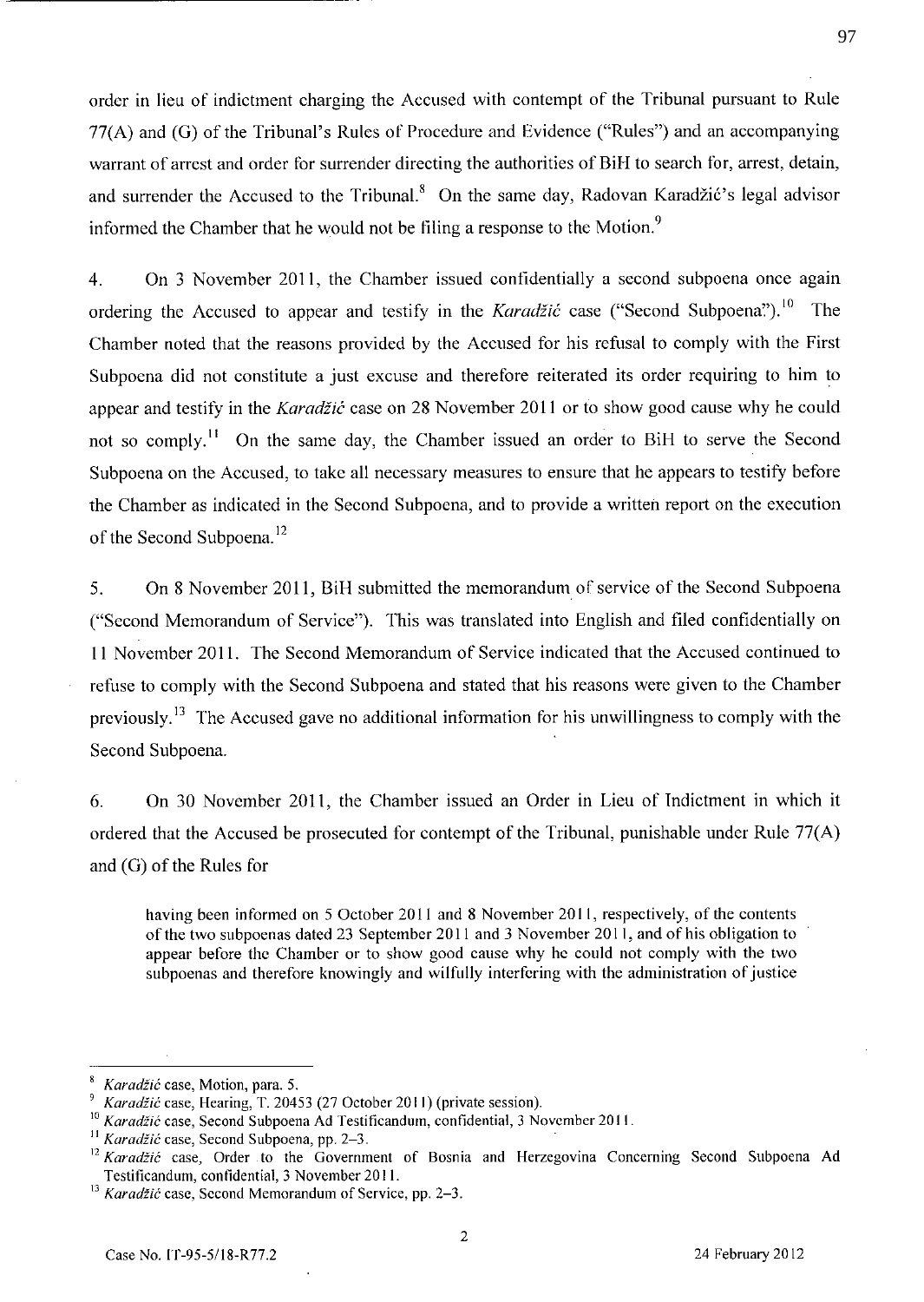by refusing to comply with the Chamber's First Subpoena of 23 September 2011 and Second Subpoena of 3 November 2011.<sup>14</sup>

On the same day, the Chamber issued contidentially a warrant for arrest and order for surrender to the authorities of BiH to arrest, detain, and promptly surrender the Accused to the Tribunal.<sup>15</sup>

7. On 15 December 2011, the Accused was transferred to the seat of the Tribunal in The Hague and was detained at the United Nations Detention Unit ("UNDU") upon his arrival.<sup>16</sup> The following day the Deputy Registrar assigned Mr. Eugene O'Sullivan as Duty Counsel. 17

8. On 16 December 2011, the initial appearance of the Accused was held before the Presiding Judge.<sup>18</sup> The Accused maintained his position that he would not testify in the *Karadžić* case and pleaded not guilty to the charges against him. <sup>19</sup>

9. On 19 December 2011, the Accused applied for provisional release,  $2^0$  which was granted by the Chamber on 21 December 2011.<sup>21</sup> On 22 December 2011, the Chamber ordered that the Accused return to the UNDU by 18 January 2012 and scheduled a pre-trial conference for 20 January 2012 to be followed by the start of trial.<sup>22</sup>

10. On 13 January 2012, the Deputy Registrar assigned Mr. Aleksandar Lazarevic as permanent counsel to the Accused.<sup>23</sup> The Accused returned to the seat of the Tribunal on 17 January 2012.

11. On 17 January 2012, the Accused filed confidentially the "Motion to Postpone the Hearing in the Contempt Case of Milan Tupajic", requesting that the trial initially scheduled for 20 January 2012, be postponed for ten days but suggesting that the pre-trial conference could be held as scheduled.<sup>24</sup> On the same day, the Chamber maintained the schedule of the pre-trial conference for 20 January 2012.<sup>25</sup> On 20 January 2012, the Chamber held the Pre-Trial Conference and granted the

<sup>&</sup>lt;sup>14</sup> Order in Lieu of Indictment, confidential, 30 November 2011, para. 9. The confidentiality was lifted on 14 December 2011. .

<sup>&</sup>lt;sup>15</sup> Warrant of Arrest and Order for Surrender, confidential, 30 November 2011. The confidentiality was lifted on 14 December 2011.

<sup>&</sup>lt;sup>16</sup> Order for Detention on Remand, 15 December 2011.

 $17$  Decision by the Deputy Registrar on Assignment of Duty Counsel for Milan Tupajić, 16 December 2011.

<sup>&</sup>lt;sup>18</sup> Order Designating a Judge for Initial Appearance, 15 December 2011; Scheduling Order for Initial Appearance, 15 December 20 11.

 $19$  Initial Appearance, T. 3, 5 (16 December 2011).

 $20$  Mr. Tupajić's Motion for Provisional Release, 19 December 2011.

 $21$  Decision on Motion for Provisional Release, 21 December 2011.

<sup>&</sup>lt;sup>22</sup> Scheduling Order for Commencement of Trial and Order Terminating Provisional Release, 22 December 2011, pp.  $2 - 3$ .

 $^{23}$  Decision by the Deputy Registrar on Assignment of Counsel to Milan Tupajić, 13 January 2012.

<sup>&</sup>lt;sup>24</sup> Motion to Postpone the Hearing in the Contempt Case of Milan Tupajić, confidential, 17 January 2012, para. 9.

 $^{25}$  Decision on Motion to Postpone Trial Hearing, 17 January 2012, p. 3.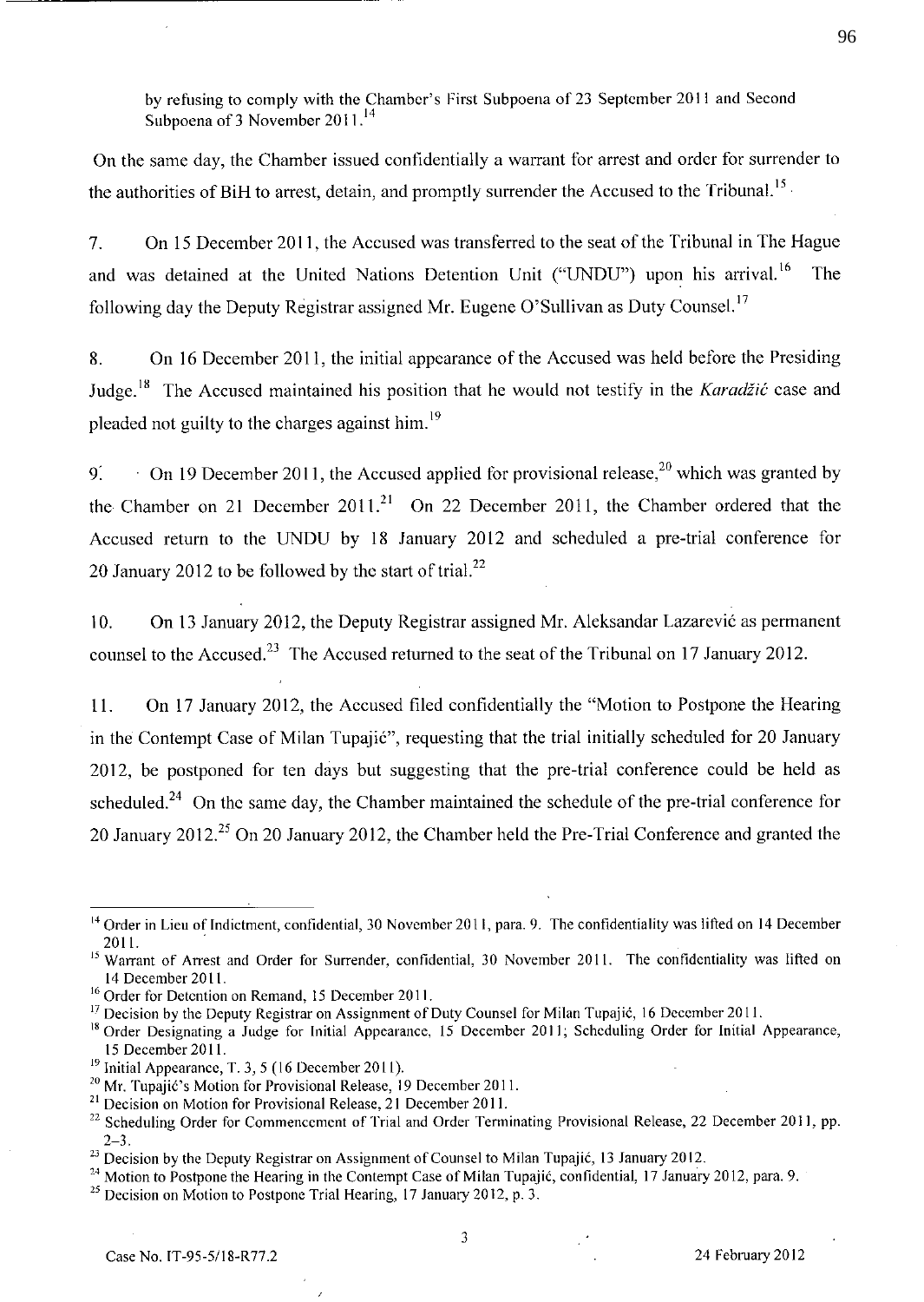Defence's request that the trial be held on 3 February 2012, in order to give the Accused and his counsel sufficient time to prepare.<sup>26</sup>

12. The trial was held on 3 February 2012. The Chamber started by giving a summary of the case against the Accused.<sup>27</sup> The Defence did not call any witnesses other than the Accused himself and the Chamber admitted 20 Defence exhibits into evidence. The Defence presented its closing arguments and the trial concluded the same day.

## **H. APPLICABLE LAW**

13. The Tribunal's power with respect to contempt is not expressly articulated in the Statute of the Tribunal ("Statute"). However, it is well-established that the Tribunal possesses an inherent power, deriving from its judicial function, to ensure that its exercise of the jurisdiction expressly bestowed to it by the Statute is not frustrated and that its basic functions are safeguarded.<sup>28</sup> The Tribunal therefore possesses an inherent power to deal with conduct interfering with its administration of justice. $29$ 

14. Rule 77(A) of the Rules provides in relevant part:

(A) The Tribunal in the exercise of its inherent power may hold in contempt those who knowingly and wilfully interfere with its administration of justice, including any person who

 $[$ .... $]$ 

(iii) without just excuse fails to comply with an order to attend before or produce documents before a Chamber;

 $[...]$ 

15. To satisfy the *actus reus* of contempt under Rule 77(A), an order by a Chamber, whether oral or written, must be objectively breached.<sup>30</sup> The Appeals Chamber has held that a "violation of

<sup>&</sup>lt;sup>26</sup> Scheduling Order for Commencement of Trial and Order Terminating Provisional Release, 22 December 2011, pp. 2-3; Pre-Trial Conference, T. 13 (20 January 2012).

<sup>27</sup> T. 17-18(3 February 2012).

<sup>&</sup>lt;sup>28</sup> Prosecutor v. Duško Tadić, Case No. IT-94-1-A-R77, Judgement on Allegations of Contempt Against Prior Counsel, Milan Vujin, 31 January 2000 *("Milan Vujin* Contempt Judgement"), paras. 13-26; *Prosecutor v. Aleksovski,* Case No. IT-9S-14/l-AR77, Judgment on Appeal by Anto Nobilo Against Finding of Contempt, 30 May 200 I *("Nobilo* Appeal Judgement"), para. 36; *Prosecutor* v. *Ivica Marijacic and Markica Rebio,* Case No. IT-9S-14-R77.2, Judgement, 10 March 2006, para. 13.

<sup>29</sup>*Milan Vujin* Contempt Judgement, para. 13; *see also Nobilo* Appeal Judgement, para. 30

<sup>30</sup> In *the Contempt Case Against Florence Hartmann,* Case No. IT-02-S4-R77.S, Judgement on Allegations of Contempt, 14 September 2009 ("*Hartmann* Contempt Trial Judgement"), para. 21.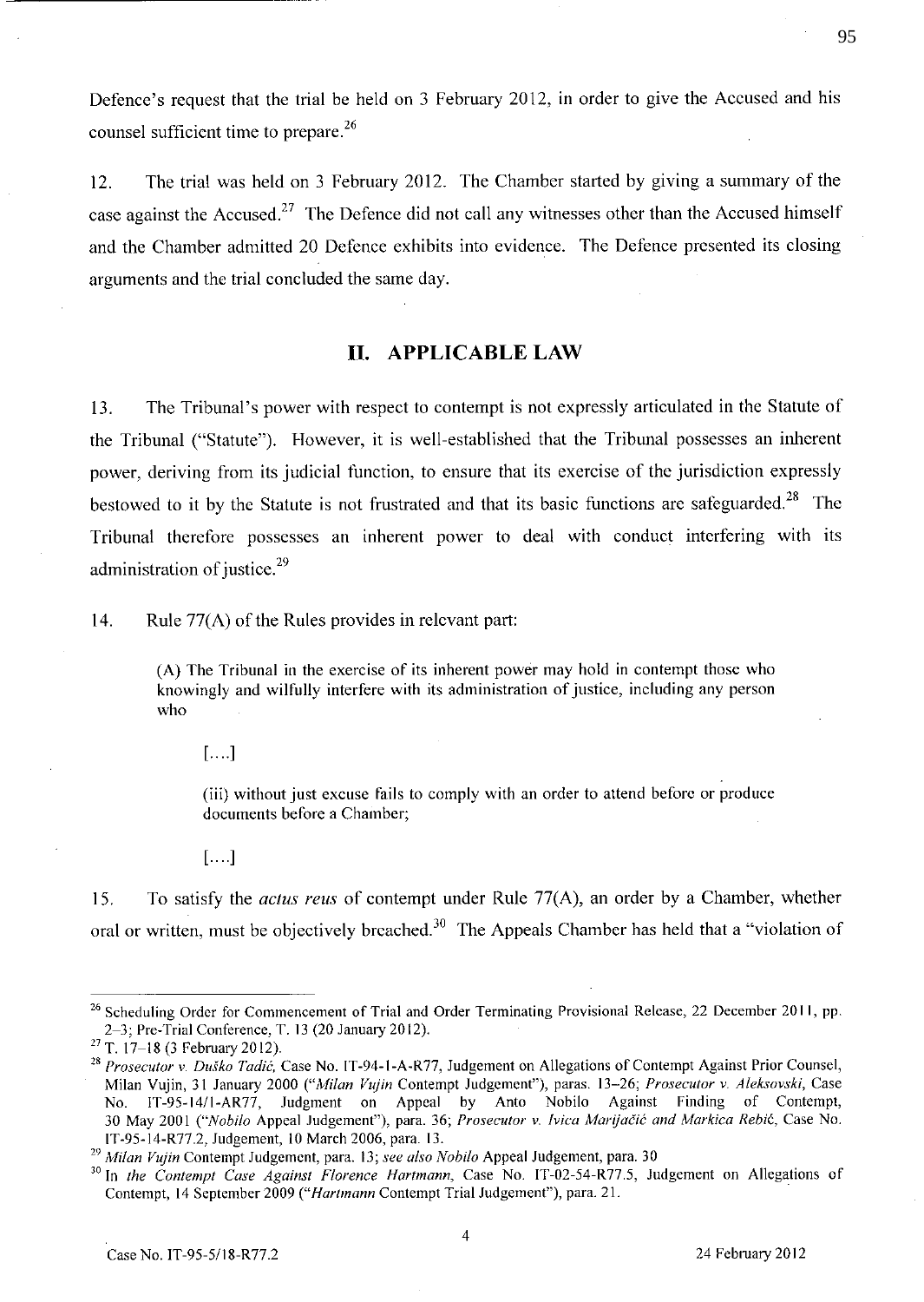a court order *as such* constitutes an interference with the Intcrnational Tribunal's administration of justice". $^{31}$ 

16. Furthermore, any knowing and wilful conduct in violation of a Chamber's order meets the requisite *mens rea* for contempt.<sup>32</sup> In the *Contempt Case Against Florence Hartmann*, the Appeals Chamber upheld the Trial Chamber's finding that specific intent to interfere with the administration of justice was not necessary and that:

Where it is established that an accused had knowledge of the existence of a Court order, a finding of intent to violate the order will almost necessarily follow. Wilful blindness to the existence of the order, or reckless indifference to the consequences of the act by whieh the order is violated may satisfy the mental element. Mere negligence in failing to ascertain whether an order had been made is insufficient.<sup>33</sup>

## **Ill. DISCUSSION**

#### A. **In** relation to the *actus reus*

#### I. Did the Accused fail to comply with the Chamber's orders to appear for testimony?

17. The Accused did not appcar to testify in the *Karadiic* case as ordered in the First Subpoena and again in the Second Subpoena (together "Subpoenas"). The Subpoenas issued by the Chamber imposed an obligation on the Accused to appear and give testimony in the *Karadžić* case.

18. The Chamber therefore considers that the Accused failed to comply with the Chamber's orders to appear for testimony as set forth in the Subpoenas.

## 2. Does the Accused have a just excuse for failing to comply with the Chamber's orders to appear for testimony?

(a) Health Reasons

19. The Accused submitted, in the First Memorandum of Service, that his primary reason for refusing to appear and testify before the Chamber related to his health concerns but that there were

<sup>&</sup>lt;sup>31</sup> Prosecutor v. Josip Jović, Case No. IT-95-14 & 14/2-R7-A, Judgement, 15 March 2007 *("Jović Contempt Appeal* Judgement"), para. 30 (emphasis in original) (quoting *Prosecutor v. Ivica Marijačić and Markica Rebić*, Case No. IT-95-14-R77.2-A, Judgement, 27 September 2006 ("Marijačić and Rebić Contempt Appeal Judgement"), para. 44.

<sup>32</sup>*Hartmann* Contempt Trial Judgement, para. 53.

*<sup>33</sup> In the Contempt Case Against Florence Hartmann,* Case No. IT-02-54-R77.5-A, Judgement, 19 July 2011, para. 128, upholding *Hartmann* Contempt Trial Judgement para. 22.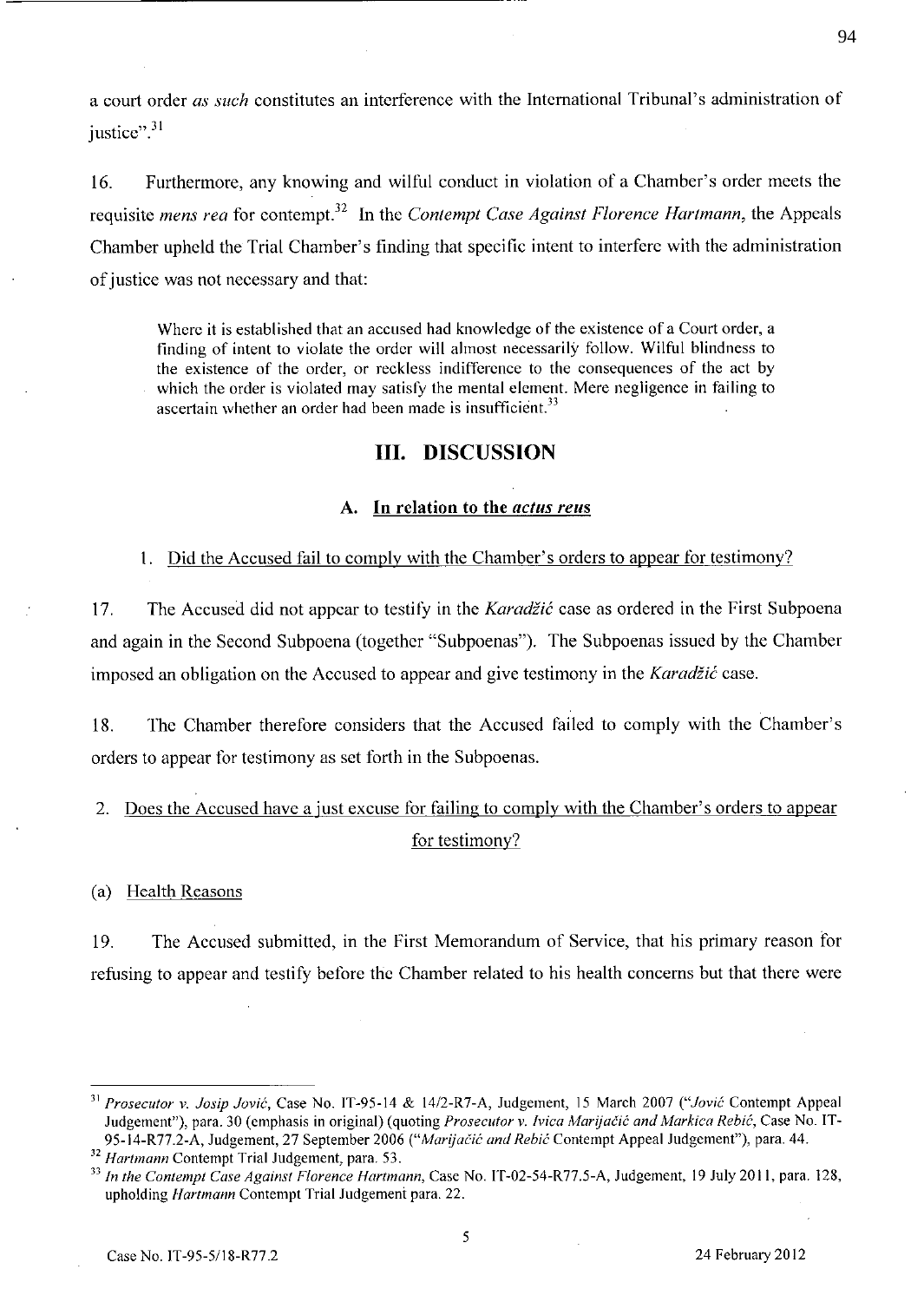"also secondary reasons".<sup>34</sup> He did not provide any additional reasons in the Second Memorandum of Service.

20. During the trial, the Accused submitted medical documentation to support his claim that his current health condition was an impediment to testifying in the *Karadžić* case. [REDACTED].<sup>35</sup> [REDACTED].<sup>36</sup> [REDACTED].<sup>37</sup> [REDACTED].<sup>38</sup> [REDACTED].<sup>39</sup> [REDACTED].<sup>40</sup>

21. The Chamber has reviewed the documentation submitted by the Accused, and in particular those documents pertaining to the Accused's health during the period after his testimony in the *Krajišnik* case in 2005 until the present,<sup>41</sup> and is not of the view that the documents establish that the Accused's current health concerns would have prevented him from testifying in the *Karadiic*  case. Furthermore, the Chambers notes that despite his health concerns, the Accused was able to attend his own contempt trial but argued that he could not testify in the *Karadžić* case, as these are two different things.<sup>42</sup> The Chamber is not persuaded by this argument in terms of his health concerns. For these reasons, the Chamber tinds that the health reasons put forth by the Accused do not constitute a just excuse for his failure to comply with the Subpoenas within the meaning of Rule  $77(A)(iii)$  of the Rules.

#### (b) [REDACTED] Concerns

22. [REDACTED].<sup>43</sup> [REDACTED].<sup>44</sup> [REDACTED].<sup>45</sup> [REDACTED].<sup>46</sup> [REDACTED].<sup>47</sup> [REDACTEDJ.

23. [REDACTED].<sup>48</sup> [REDACTED].<sup>49</sup> [REDACTED].<sup>50</sup> [REDACTED].<sup>51</sup> [REDACTED].<sup>52</sup> [REDACTED].<sup>53</sup> [REDACTED].<sup>54</sup>

<sup>34</sup>**First Memorandum of Service, p. 4.**  <sup>35</sup> [REDACTED]. <sup>36</sup> [REDACTED]. [REDACTED]. [REDACTED] <sup>39</sup> [REDACTED]. <sup>40</sup> [REDACTED]. <sup>41</sup>*See* [REDACTEDj.  $42$  T.  $51-52$  (3 February 2012). <sup>43</sup> [REDACTED]. [REDACTED]. [REDACTED]. [REDACTED] [REDACTED] [REDACTED] [REDACTED] [REDACTED]. [REDACTED].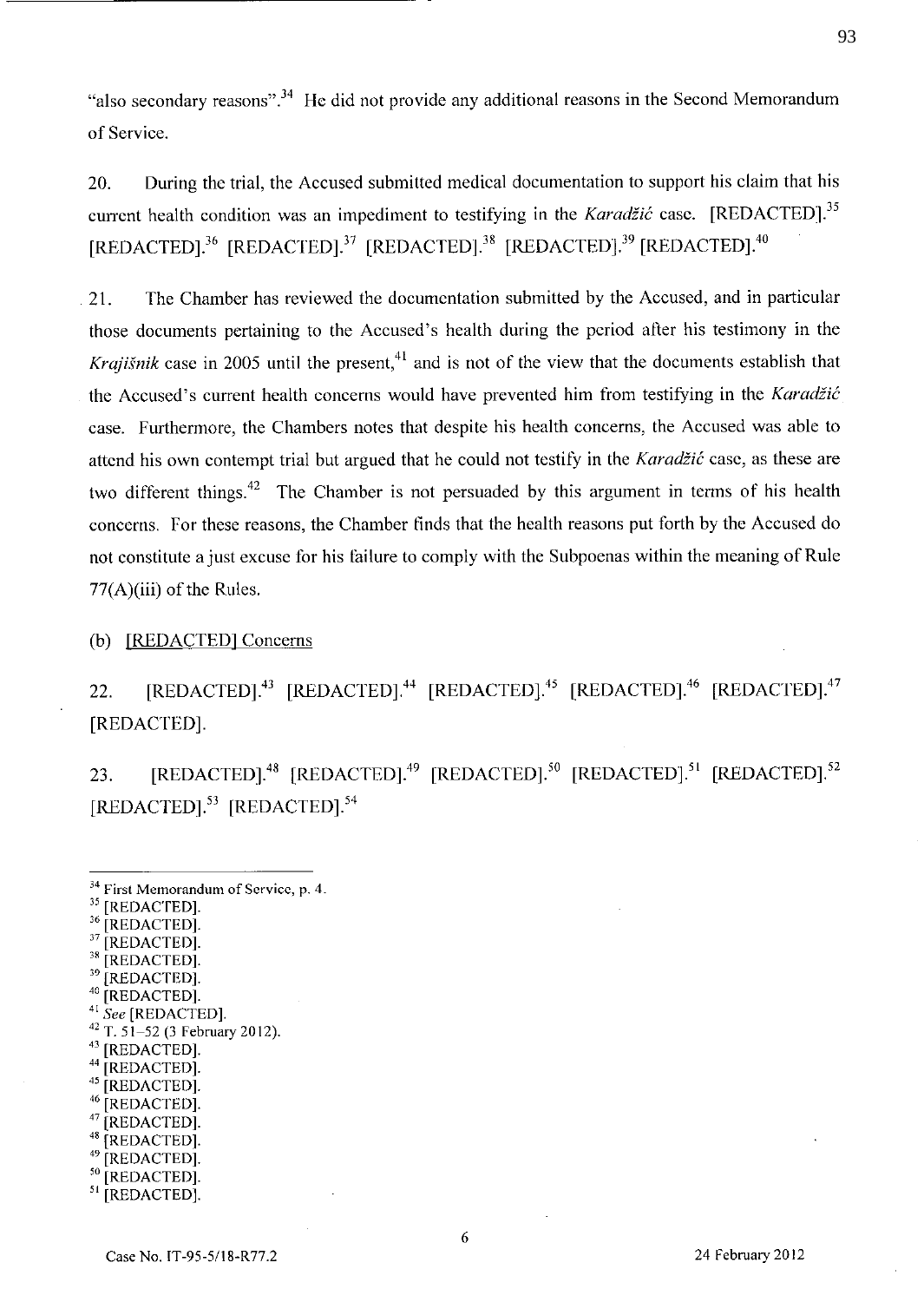# 24. [REDACTED],<sup>55</sup> [REDACTED].

## 25. [REDACTED].<sup>56</sup> [REDACTED].<sup>57</sup> [REDACTED].<sup>58</sup>

26. The Chamber therefore considers that the Accused has not demonstrated any just excuse as to why he could not comply with the Subpoenas.

## **B. In rclation to the** *mens rea*

27. As to whether the Accused knowingly and wilfully intcrfered with the administration of justice, the Accused submitted that he was aware that he was acting contrary to specific instructions from the Tribunal as contained in the Subpoenas but that this was the decision he made.<sup>59</sup> He stated that he normally respected decisions of authorities in any situation; however, he could not act pursuant to the Subpoenas.<sup>60</sup>

28. The First and Second Memoranda of Service established that the Accused was aware of the contents of the Subpoenas. At trial, the Accused testified that he was aware of the consequences of his failure to comply with the Subpoenas.<sup>61</sup> Therefore, the Chamber finds that the Accused was able to comprehend the contents of the Subpoenas and the obligations imposed on him from their service until his arrest.

29. The Chamber concludes that the Accused knowingly and wilfully refused to comply with the Subpoenas.

### **C. Conclusion on the Responsibility of the Accused**

30. The Chamber concludes that by failing to appear before the Chamber as ordered or to show just excuse as to why he could not comply with the Subpoenas, the Accused knowingly and wilfully interfered with the administration of justice and thereby committed contempt of the Tribunal punishable under Rule 77 of the Rules.

- $^{54}$  [REDACTED]
- <sup>33</sup> [REDACTED].<br><sup>56</sup> [REDACTED].
- 

- <sup>58</sup> [REDACTED].
- 59 T. 70 (3 February 20 12). 60 T. 70 (3 February 2012).

<sup>52 [</sup>REDACTED].

<sup>53 [</sup>REDACTED].

<sup>&</sup>lt;sup>57</sup> [REDACTED].

 $61$  T. 50-51 (3 February 2012).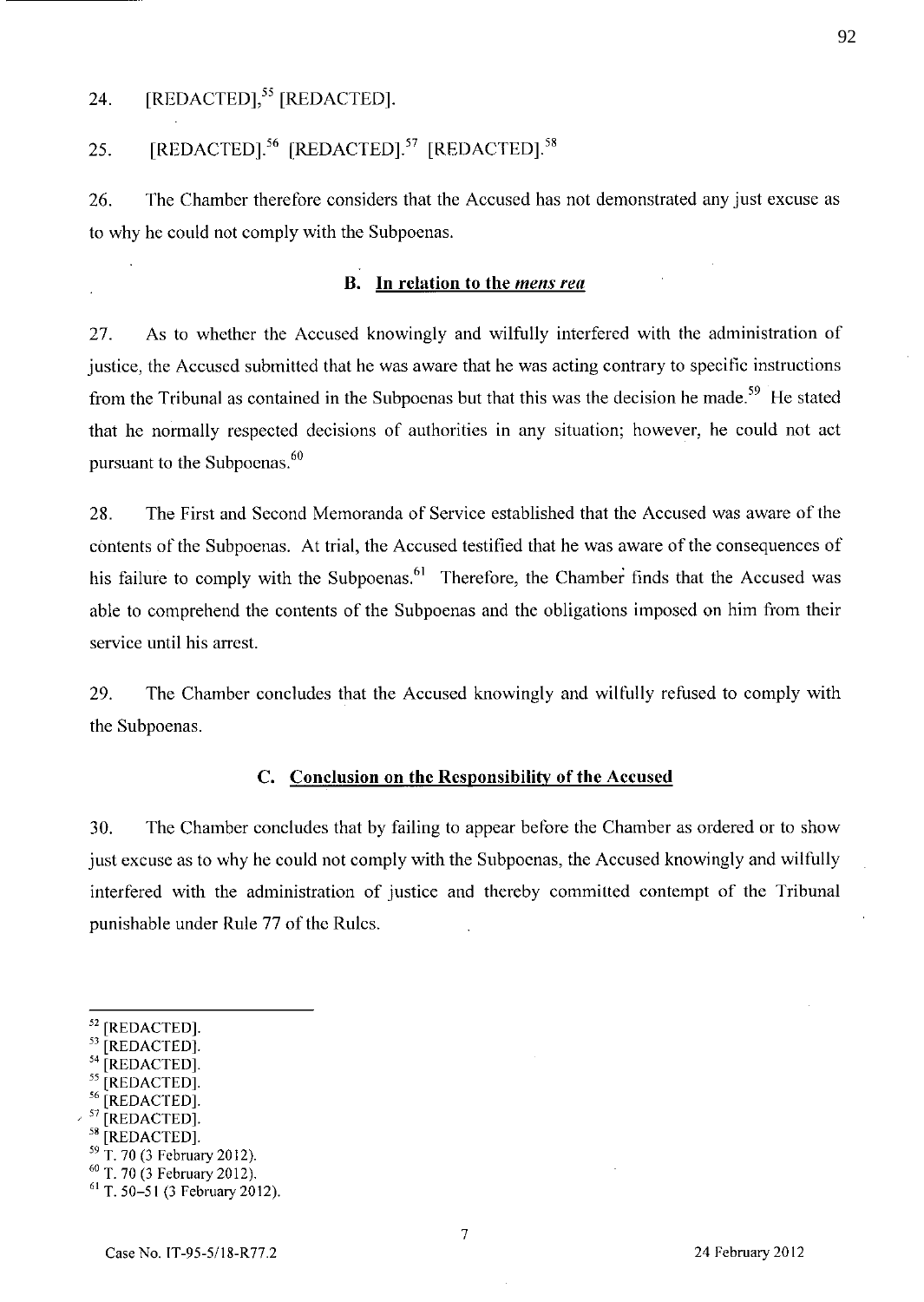### **IV. SENTENCING**

31. The Chamber considers the dual nature of the purpose of punishing contempt. First, the punishment is retributive in that it punishes conduct that is found to obstruct, prejudice, or abuse the administration of justice.<sup>62</sup> Second, the punishment has a deterrent effect which ensures to protect the interests of justice by preventing such action from occurring again in the future.<sup>63</sup> Therefore, in deciding the punishment to be imposed for contempt, Chambers have taken into consideration both the gravity of the conduct involved and the need to deter such conduct in the future.<sup>64</sup> Article 24 of the Statute and Rule 101 of the Rules contain guidelines for Trial Chambers in relation to the factors that should be taken into account when determining the punishment, such as aggravating and mitigating factors and the individual circumstances of the accused.

32. Rule 77(G) of the Rules states that the maximum penalty that may be imposed on a person found to be in contempt of the Tribunal is a term of imprisonment of up to seven years, or a fine not exceeding 100,000 euros, or both. The Chamber is vested with broad discretion in determining the appropriate sentence for contempt.<sup>65</sup>

33. Contempt of court is a serious offence which amounts to a direct interference with the administration of justicc. In the exercise of its judicial function, the Tribunal is dependent on witness testimony and the deprivation of important evidence is a serious interference with the administration of justice. The Accused, by his refusal to comply with the Subpoenas, leading to his failure to appear at the seat of the Tribunal and testify, has acted against the interests of justice. **In**  addition, his failure to testify has deprived the Chamber in the *Karadžić* case of relevant evidence.

34. The Chamber has considered the Accused's health and his current financial and family situation as mitigating factors. The Chamber has not considered any aggravating circumstance.

35. **In** the current case, taking into account the gravity of the offence, the Chamber holds that a single term of imprisonment of two months is appropriate to achieve the purpose for which the punishment is imposed.

*<sup>62</sup> See Nobilo* Appeal Judgement, para. 36.

<sup>63</sup>*See Prosecutor* v. *Beqa Beqa),* Case No. IT-03-66-T-R77, Judgement on Contempt Allegations, 27 May 2005, para. 58.

*<sup>64</sup> Prosecutor v. Domago) Margetic.* Case No. IT-95-14-R77.6, Judgement on Allegations of Contempt, 7 February 2007, para. 84; *Prosecutor v. Josip Jnvic,* Case No. IT-95-14 & 1412-R77, Judgement, 30 August 2006, para. 26; *Prosecutor v. Haraqija and Morina,* Case No. IT-04-84-R77.4, Judgement on Allegations of Contempt, 17 December 2008, para. 103.

*<sup>65</sup> Jovic* Contempt Appeal Judgement, para. 38.